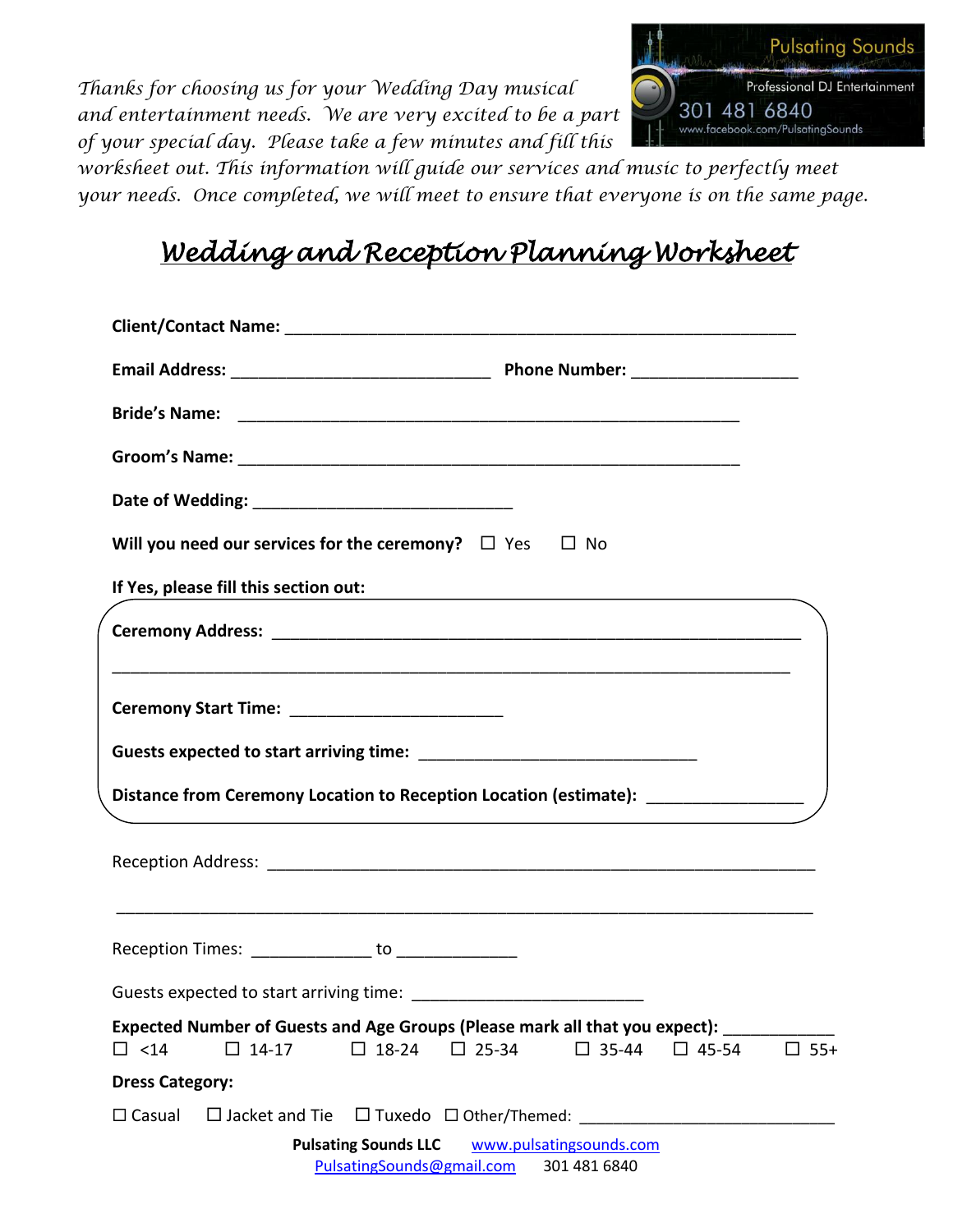*The Ceremony*

(Skip this section if not applicable)

**Prelude Music** *(optional, 2 -3 songs)*:

**Seating of Mothers/Grandmothers Song** *(optional)*:

**Wedding Party Entrance Song**:

**Bride Entrance Song** *(if different than traditional)*:

**Song of Reflection***(optional)*:

**Recessional** *(if different than traditional)*:

**Special Requests/Comments:** *(Please attach more information or write below)*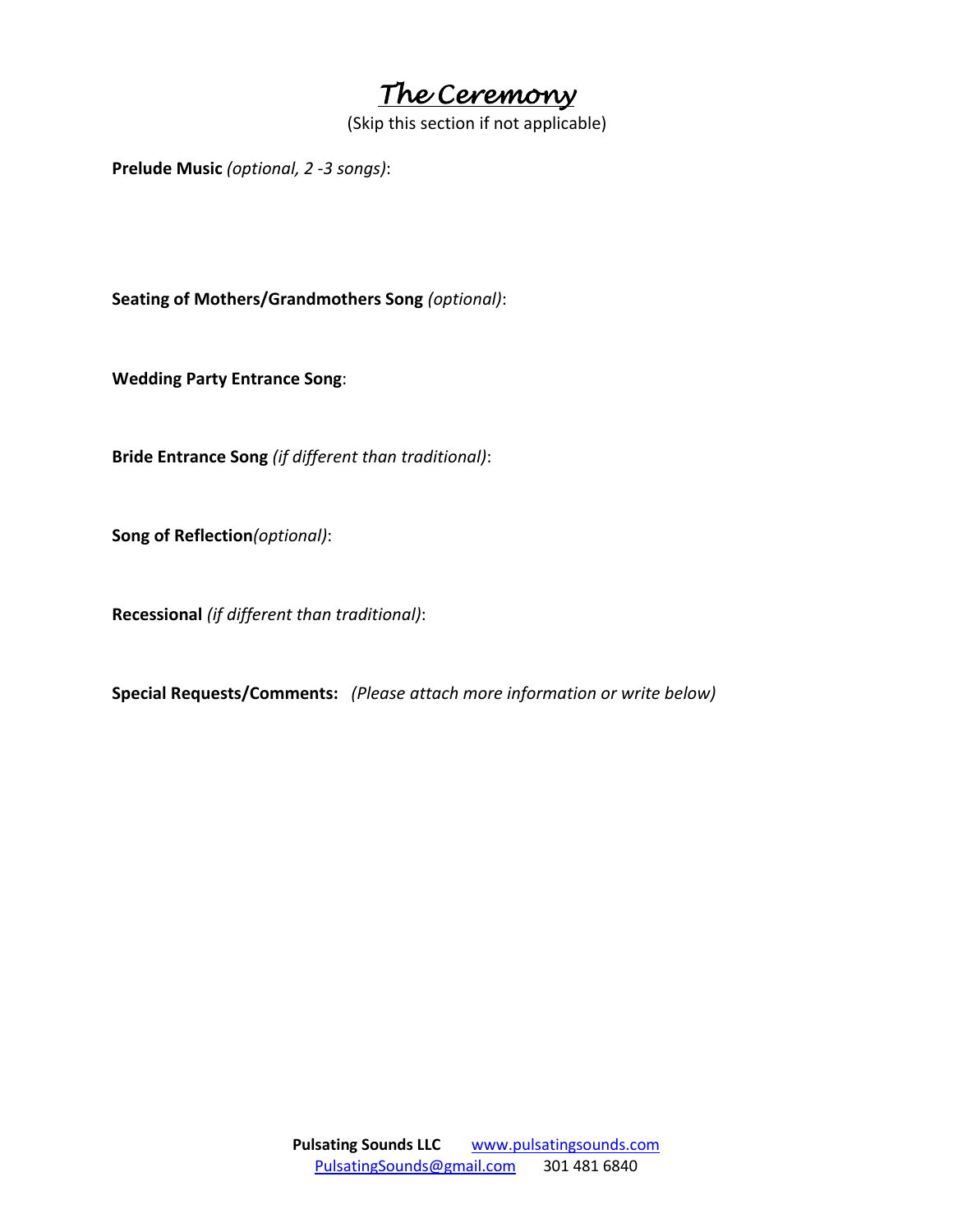## *The Reception*

### *Order of Events:*

The following outline is used to help plan the reception. The order listed below is the typical order of events we use, but can be adjusted as needed. Please mark an "X" for any events that you DO NOT wish to include in the reception.

Use the boxes below to number the events if you would prefer a different order.

| ] Cocktail Hour / Background Music (while guests arrive through dinner time) |
|------------------------------------------------------------------------------|
| Grand Entrance                                                               |
| _] Blessing/Prayer, by whom? ___                                             |
| ] Announce Dinner Is Ready (dinner begins)                                   |
| ] Toasts                                                                     |
| J Bride and Grooms First Dance                                               |
| J Father Daughter Dance                                                      |
| ] Mother Son Dance                                                           |
| Wedding Party Dance (to kick off dancing time)                               |
| ] Cake Cutting                                                               |
| ] Money Dance                                                                |
| ] Removal of The Garter                                                      |
| Garter Toss                                                                  |
| J Bouquet Toss                                                               |

Additional Notes: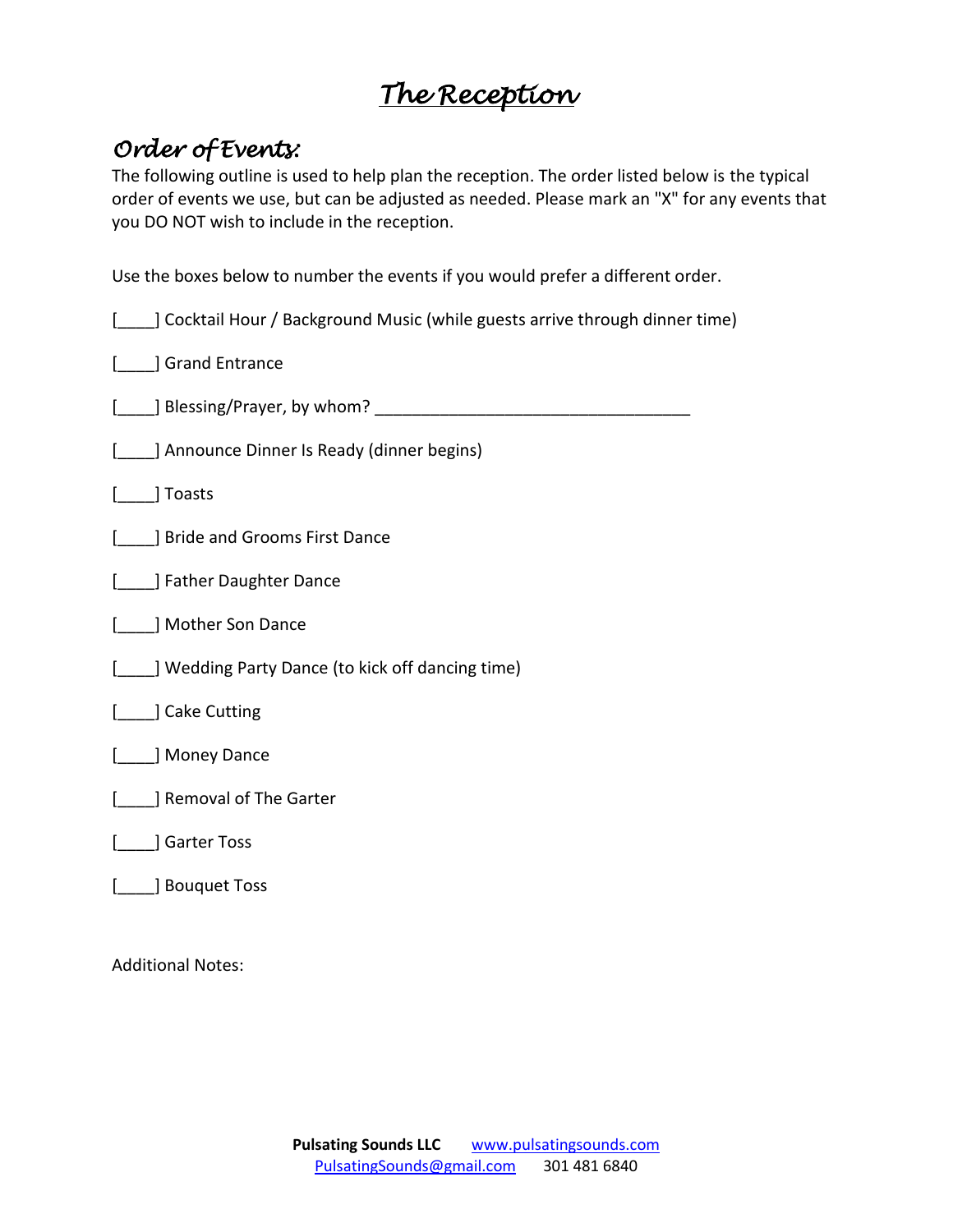| Music for Guests Arriving/Cocktail Hour (Circle choices):                                      |  |  |  |  |  |  |  |
|------------------------------------------------------------------------------------------------|--|--|--|--|--|--|--|
| Classic Rock   Jazz<br>Love Songs<br>$High-Hop$  <br>Alternative<br>Country<br>Rap             |  |  |  |  |  |  |  |
| Easy Listening $ $ R & B<br>DJ Inspired<br>Contemporary<br><b>Blues</b>                        |  |  |  |  |  |  |  |
| Comments:                                                                                      |  |  |  |  |  |  |  |
|                                                                                                |  |  |  |  |  |  |  |
| <b>Music for Dinner (Circle choices):</b>                                                      |  |  |  |  |  |  |  |
| Hip-Hop   Classic Rock   Jazz   Country   Alternative   Love Songs<br>Rap                      |  |  |  |  |  |  |  |
| Easy Listening R&B Contemporary DJ Inspired<br>Blues                                           |  |  |  |  |  |  |  |
| Comments:                                                                                      |  |  |  |  |  |  |  |
|                                                                                                |  |  |  |  |  |  |  |
| Wedding Party Introduction Music (Choose those that apply):                                    |  |  |  |  |  |  |  |
| Song(s) for Intro of Parents/Grandparents:                                                     |  |  |  |  |  |  |  |
|                                                                                                |  |  |  |  |  |  |  |
| Song(s) for Introduction of Wedding Party:                                                     |  |  |  |  |  |  |  |
|                                                                                                |  |  |  |  |  |  |  |
| Song for Introduction of Bride and Groom:                                                      |  |  |  |  |  |  |  |
|                                                                                                |  |  |  |  |  |  |  |
| <b>Other Notes/Comments:</b>                                                                   |  |  |  |  |  |  |  |
| Would you like any line dances?:                                                               |  |  |  |  |  |  |  |
| $\Box$ Wobble $\Box$ Cupid Shuffle $\Box$ Cha-cha Slide $\Box$ Conga Line $\Box$ Chicken Dance |  |  |  |  |  |  |  |
| $\Box$ Hokey Pokey $\Box$ Electric Slide $\Box$ Macarena $\Box$ Cotton-Eye Joe                 |  |  |  |  |  |  |  |
| Other: ________________________________Other: __________________________________               |  |  |  |  |  |  |  |

**Pulsating Sounds LLC** www.pulsatingsounds.com<br>PulsatingSounds@gmail.com 301 481 6840 PulsatingSounds@gmail.com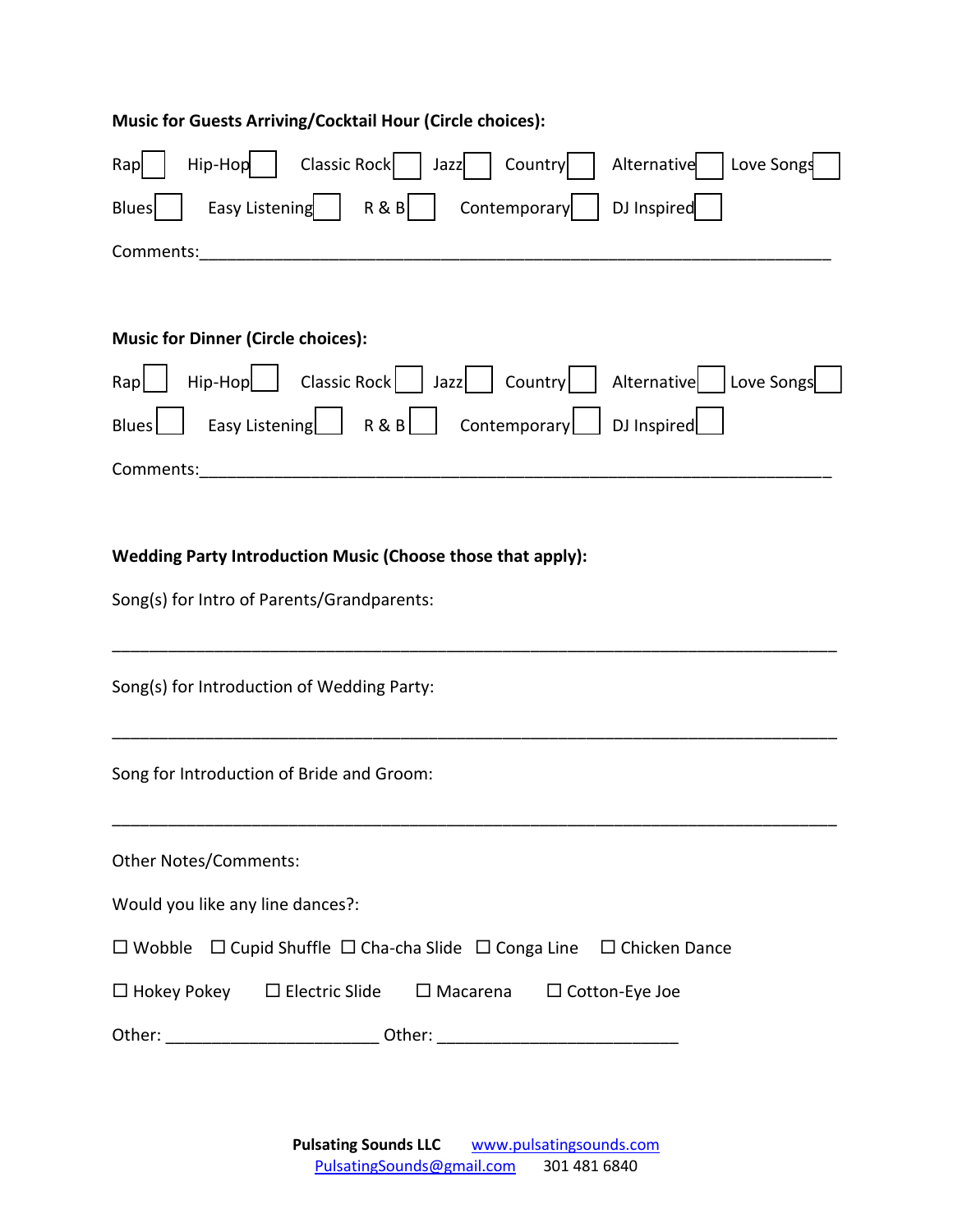## *The Wedding Party:*

Bride & Groom's Introduction Information: Please indicate how you wish to be introduced for the Grand Entrance. For example: #1 Mr. & Mrs. Groom's Full Name? / #2 Mr. & Mrs. Groom's Last Name? / #3 Groom's First Name, Bride's First Name, then Groom's Last Name?

\_\_\_\_\_\_\_\_\_\_\_\_\_\_\_\_\_\_\_\_\_\_\_\_\_\_\_\_\_\_\_\_\_\_\_\_\_\_\_\_\_\_\_\_\_\_\_\_\_\_\_\_\_\_\_\_\_\_\_\_\_\_\_\_\_\_\_\_\_\_\_\_\_\_\_\_\_\_

Please write neatly or type the order and names of those being introduced, their title in ceremony with pronunciations, and/or requested salutation (DJ will announce people as you have written them in the order you have written them). Please include parents and honored guests if they will be introduced.

Please specify who your Matron(s) or Maid of Honor(s) and Best man/Best men is as well: EXAMPLE: Maid of Honor Ms. ERIN SMITH Escorted by Mr. BRIAN SMITH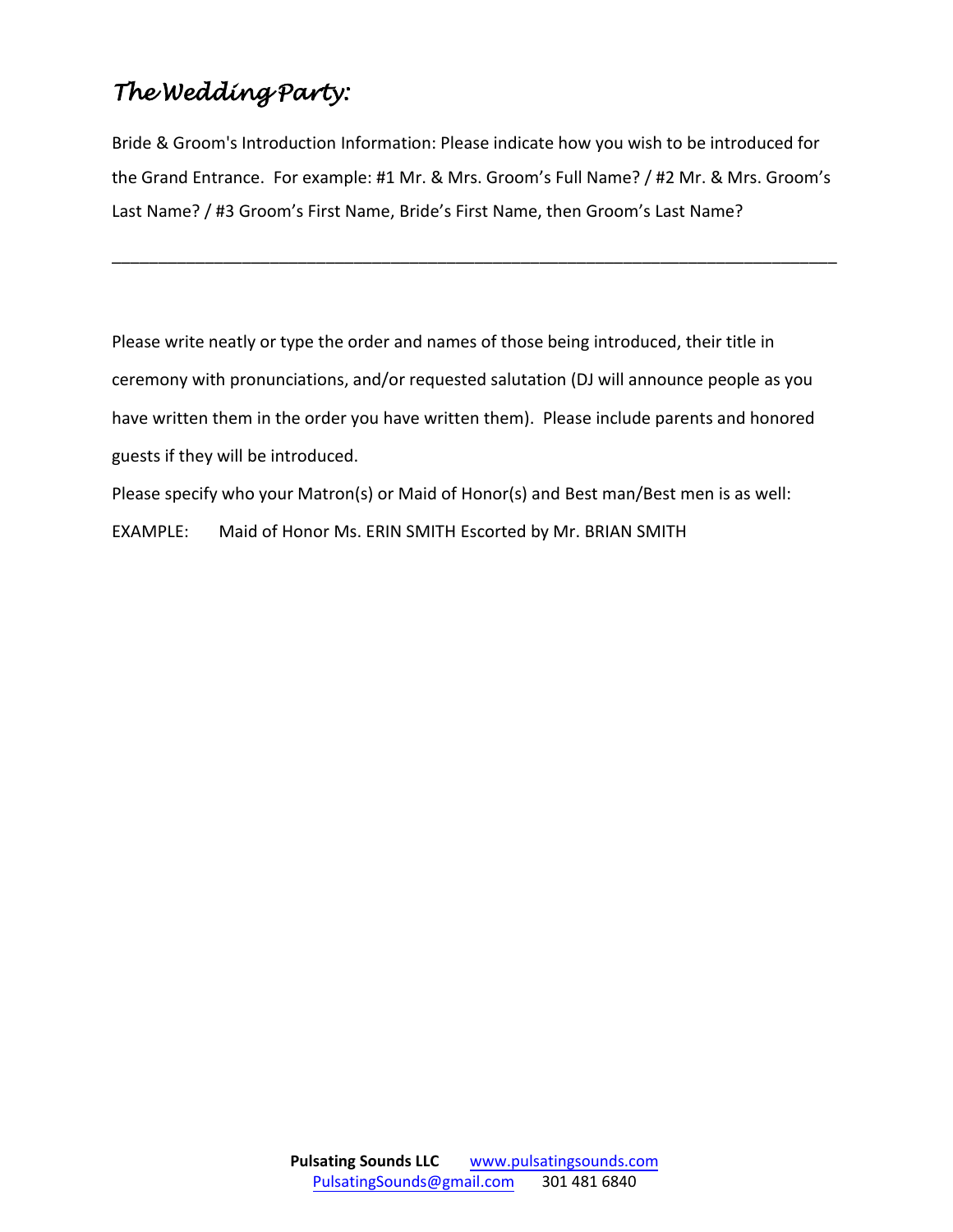## *Special Songs/Reception Events:*

| Toasts - Please list the names of any pre-planned toasts:           |                                                                                           |  |
|---------------------------------------------------------------------|-------------------------------------------------------------------------------------------|--|
|                                                                     |                                                                                           |  |
| Others:                                                             |                                                                                           |  |
|                                                                     |                                                                                           |  |
|                                                                     | Please provide the songs, and any names for introductions, you would like for these event |  |
| during your reception (Skip those that do not apply):               |                                                                                           |  |
|                                                                     |                                                                                           |  |
|                                                                     |                                                                                           |  |
|                                                                     |                                                                                           |  |
|                                                                     |                                                                                           |  |
|                                                                     |                                                                                           |  |
|                                                                     |                                                                                           |  |
|                                                                     |                                                                                           |  |
|                                                                     |                                                                                           |  |
| <b>Dollar Dance/Apron Dance:</b>                                    |                                                                                           |  |
| $\Box$ Traditional (Polka) $\Box$ Slow Dances $\Box$ Up-Tempo Songs | $\Box$ Jazz/Standards $\Box$                                                              |  |
|                                                                     | <b>Final</b>                                                                              |  |
|                                                                     |                                                                                           |  |

**Any Other Requests/Dedications and when to play them:**